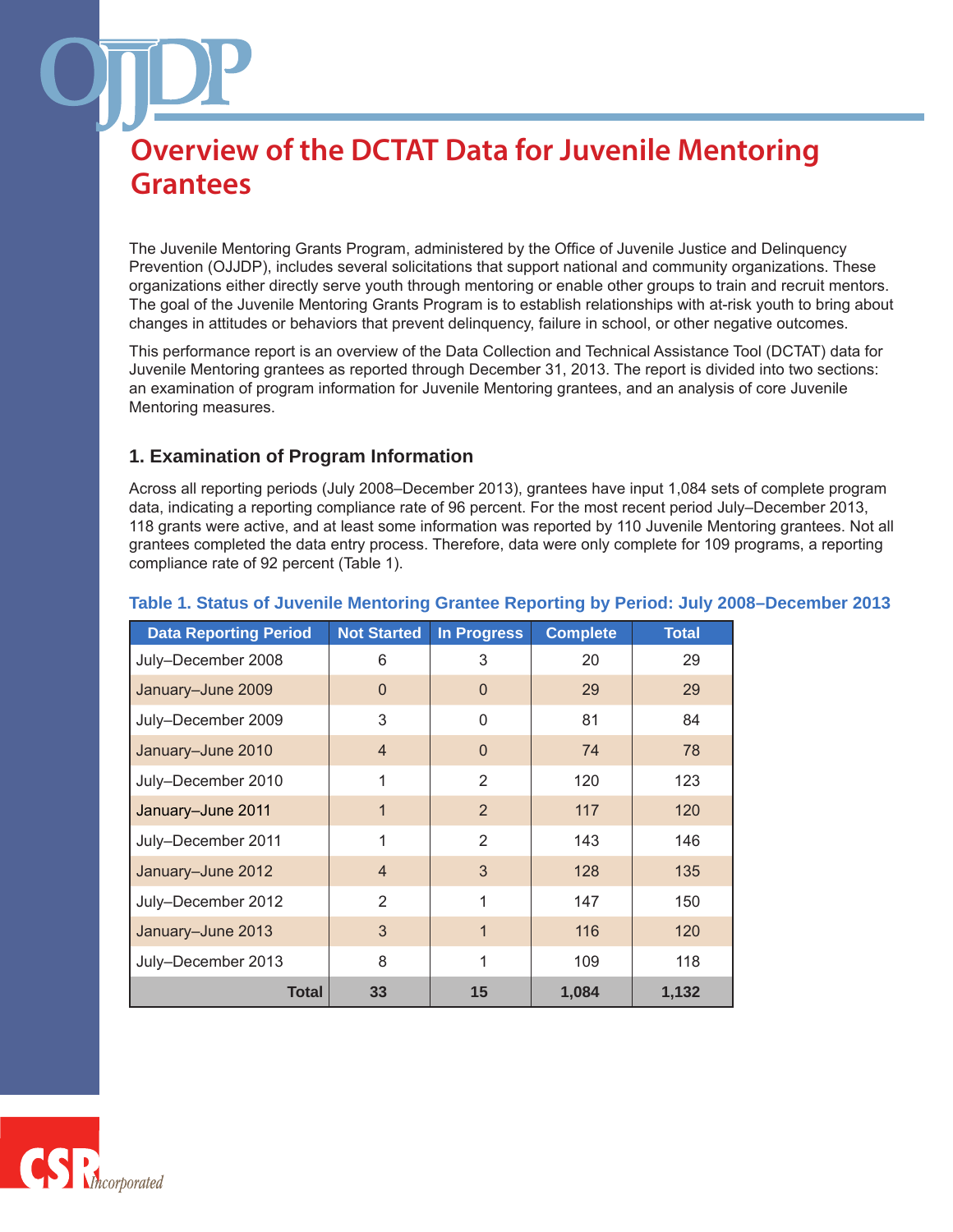In examining the grant amounts by State or District for the most recent reporting period, Georgia received the most funds, followed by Washington, DC, and Maryland.<sup>1</sup> A more comprehensive comparison of Federal award amounts is shown in Table 2.

| <b>Grantee State</b><br>or District | $\boldsymbol{N}$ | <b>Federal Award Amount</b><br>(Dollars) | <b>Grantee State</b><br>or District | $\boldsymbol{N}$ | <b>Federal Award An</b><br>(Dollars) |
|-------------------------------------|------------------|------------------------------------------|-------------------------------------|------------------|--------------------------------------|
| <b>AL</b>                           | 1                | 280,964<br>$\mathcal{S}$                 | <b>MO</b>                           | $\mathbf{1}$     | 280,964<br>$\mathcal{S}$             |
| <b>AZ</b>                           | 1                | 300,000                                  | MT                                  | 1                | 238,593                              |
| <b>CA</b>                           | 8                | 12,543,337                               | <b>ND</b>                           | $\mathbf{1}$     | 473,218                              |
| CO                                  | 3                | 2,928,550                                | <b>NJ</b>                           | $\overline{2}$   | 531,000                              |
| <b>CT</b>                           | $\overline{4}$   | 3,700,000                                | <b>NM</b>                           | $\mathbf 1$      | 299,977                              |
| DC                                  | 13               | 43,441,117                               | <b>NV</b>                           | 1                | 300,000                              |
| FL.                                 | 5                | 8,022,218                                | <b>NY</b>                           | 10               | 8,994,775                            |
| GA                                  | $\overline{4}$   | 46,032,168                               | OH                                  | 1                | 500,000                              |
| IA                                  | $\overline{2}$   | 438,797                                  | <b>OK</b>                           | $\overline{2}$   | 699,994                              |
| IL                                  | $\overline{4}$   | 6,491,935                                | <b>OR</b>                           | 1                | 493,584                              |
| IN                                  | $\mathbf{1}$     | 1,315,923                                | PA                                  | $\delta$         | 29,050,091                           |
| KY                                  | 1                | 300,000                                  | <b>SC</b>                           | 1                | 298,831                              |
| LA                                  | $\overline{2}$   | 2,038,000                                | <b>TX</b>                           | 3                | 878,813                              |
| MA                                  | $\overline{7}$   | 16,349,226                               | VA                                  | $\overline{4}$   | 6,738,964                            |
| <b>MD</b>                           | 13               | 39,498,232                               | <b>WA</b>                           | $\overline{4}$   | 12,780,962                           |
| MI                                  | 4                | 1,414,292                                | WI                                  | 1                | 299,995                              |
| <b>MN</b>                           | $\overline{2}$   | 744,527                                  | <b>WY</b>                           | $\mathbf 1$      | 276,969                              |

### **Table 2. Federal Award Amount by State or District (Dollars): July–December 2013**

| <b>Grantee State</b><br>or District | $\boldsymbol{N}$ | <b>Federal Award Amount</b><br>(Dollars) |
|-------------------------------------|------------------|------------------------------------------|
| <b>MO</b>                           | 1                | \$<br>280,964                            |
| МT                                  | 1                | 238,593                                  |
| <b>ND</b>                           | $\overline{1}$   | 473,218                                  |
| NJ                                  | $\overline{2}$   | 531,000                                  |
| <b>NM</b>                           | $\overline{1}$   | 299,977                                  |
| <b>NV</b>                           | 1                | 300,000                                  |
| <b>NY</b>                           | 10               | 8,994,775                                |
| OH                                  | 1                | 500,000                                  |
| OK                                  | $\overline{2}$   | 699,994                                  |
| <b>OR</b>                           | 1                | 493,584                                  |
| <b>PA</b>                           | 8                | 29,050,091                               |
| <b>SC</b>                           | 1                | 298,831                                  |
| <b>TX</b>                           | 3                | 878,813                                  |
| <b>VA</b>                           | 4                | 6,738,964                                |
| <b>WA</b>                           | $\overline{4}$   | 12,780,962                               |
| WI                                  | 1                | 299,995                                  |
| <b>WY</b>                           | 1                | 276,969                                  |

<sup>1</sup> Amounts represent the State or District to which the grant was awarded. They do not necessarily indicate the State or District in which grant money is being used to conduct activities.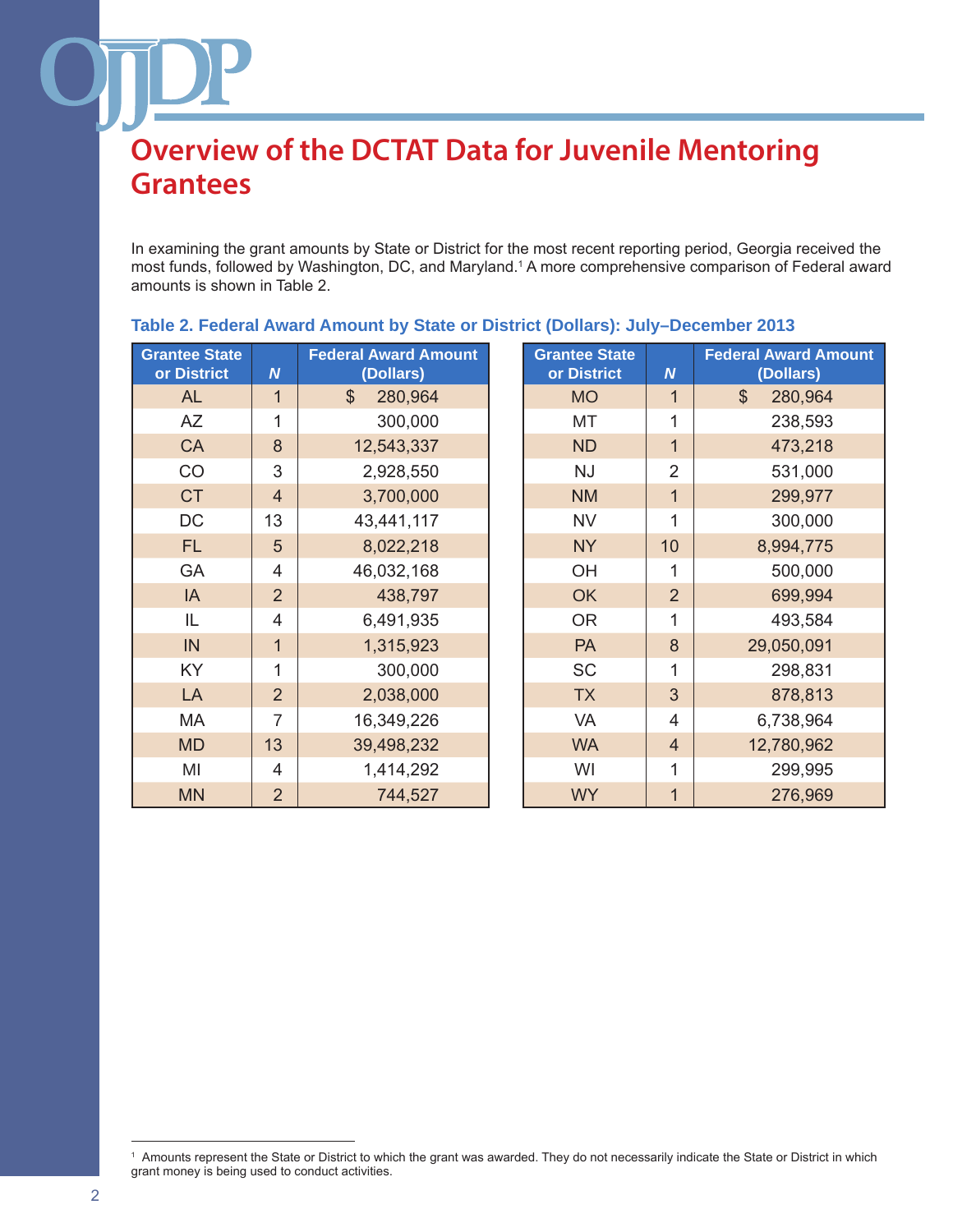Analysis of implementing agencies for this period revealed that the largest numbers of programs (562) were with nonprofit community-based organizations. Schools or other education organizations accounted for 24 awards (Figure 1).



### **Figure 1. Grants by Implementing Organization Type: July–December 2013 (***N* **= 614)**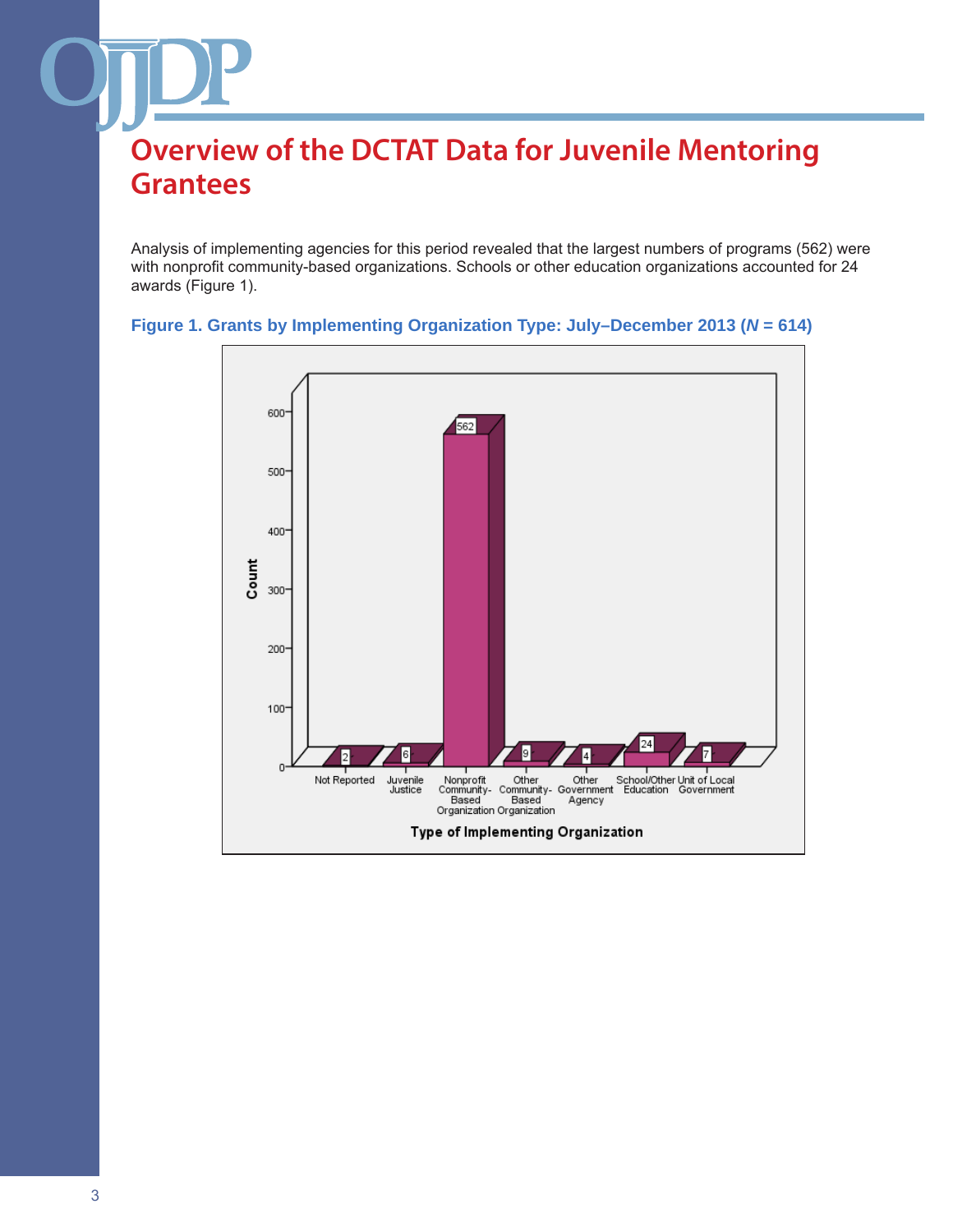Table 3 provides an aggregate of demographic data for the July–December 2013 reporting period. More specifically, the numbers in this table represent the population actually served by Juvenile Mentoring grantees during their project period. Targeted services include any approaches specifically designed to meet the needs of the intended population (e.g., gender-specific, culturally based, and developmentally appropriate services).

#### **Population Grantees Serving Group During Project Period RACE/ETHNICITY** American Indian/Alaska Native 200 Asian 188 Black/African American 466 Hispanic or Latino (of Any Race) 387 Native Hawaiian and Other Pacific Islander 128 Other Race 181 White/Caucasian 422 Caucasian/Non-Latino 304 Youth Population Not Served Directly **27** and 27 **JUSTICE SYSTEM STATUS** At-Risk Population (No Prior Offense) **513** First-time Offenders 316 Repeat Offenders 155 Sex Offenders **4** and  $\overline{a}$  **4** Status Offenders 123 Violent Offenders 21 Youth Population Not Served Directly **32 GENDER** Male 515 Female 520 Youth Population Not Served Directly **27** and 27 **AGE** 0–10 364 11–18 531 Over 18 37 Youth Population Not Served Directly **26** 26 **GEOGRAPHIC AREA** Rural 194 Suburban 302 Tribal 130 Urban 1980 - Andrea Britain, actor and a control of the control of the control of the control of the control o Youth Population Not Served Directly **27 OTHER** Mental Health 220 Substance Abuse 177 Truant/Dropout 361

### **Table 3. Target Population: July–December 2013**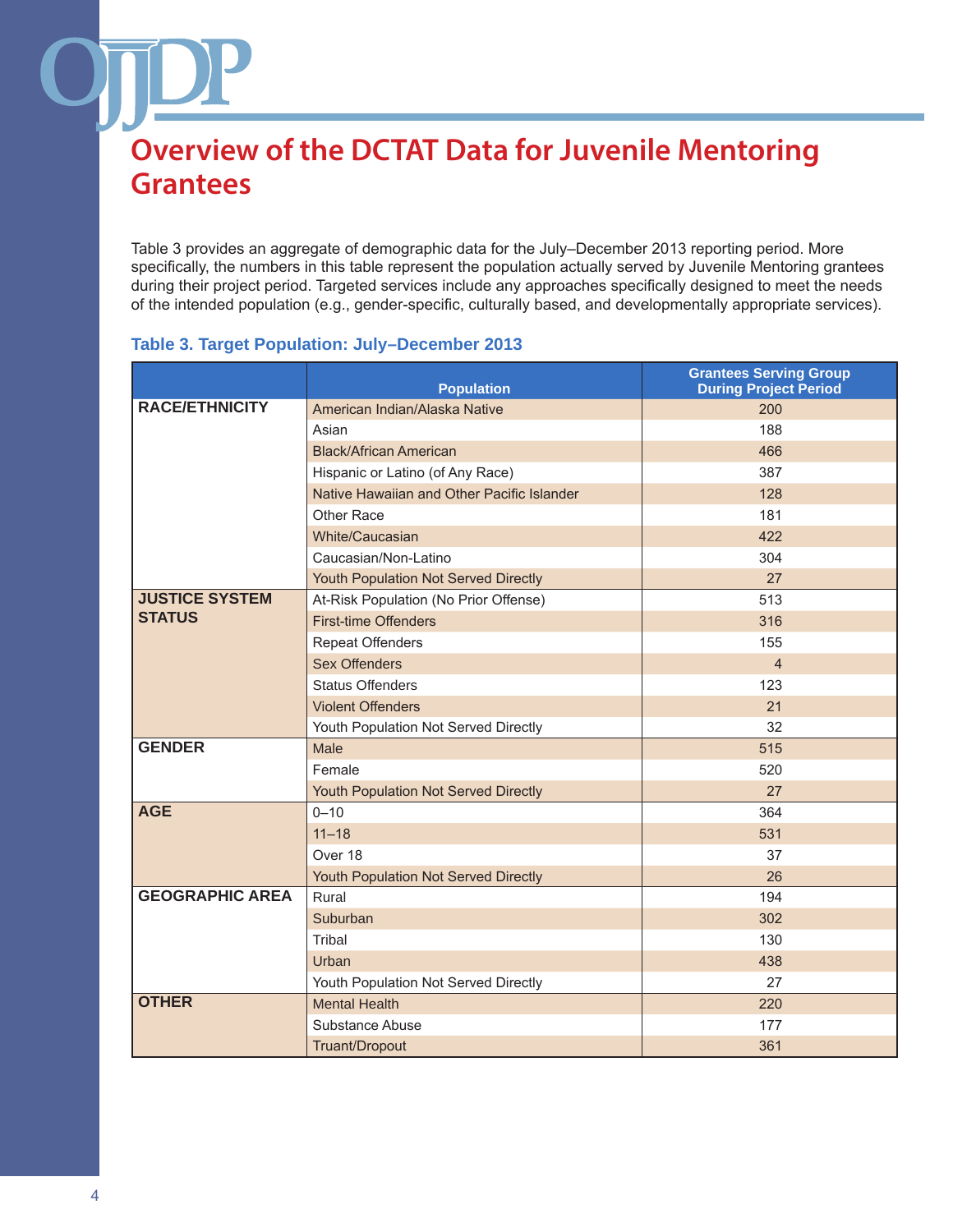### **2. Analysis of Core Measure Data from July–December 2013**

Many Juvenile Mentoring grantees and subgrantees are implementing evidence-based practices. During the July–December 2013 reporting period, 603 programs (97 percent) implemented evidence-based practices (Figure 2).



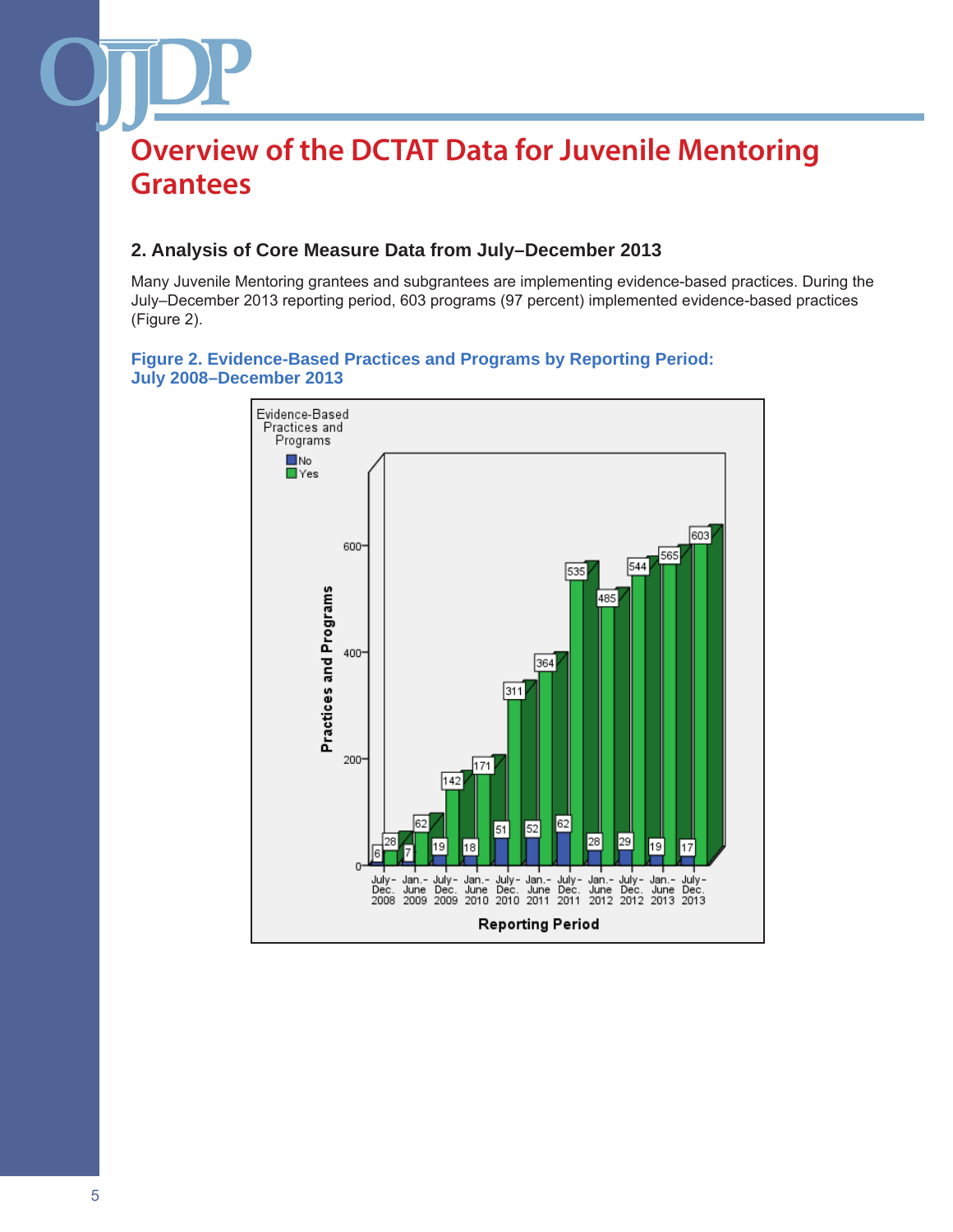During the July–December 2013 reporting period, 59 percent (\$91,910,489) of Federal funds were being spent by active Juvenile Mentoring grantees and subgrantees who had implemented evidence-based programs and practices (Figure 3). This figure includes those who reported their status as operational, meaning they expended grant funds toward program activities during the reporting period.

#### **Figure 3. Grant Funds for Evidence-Based Programs and Practices: July–December 2013**

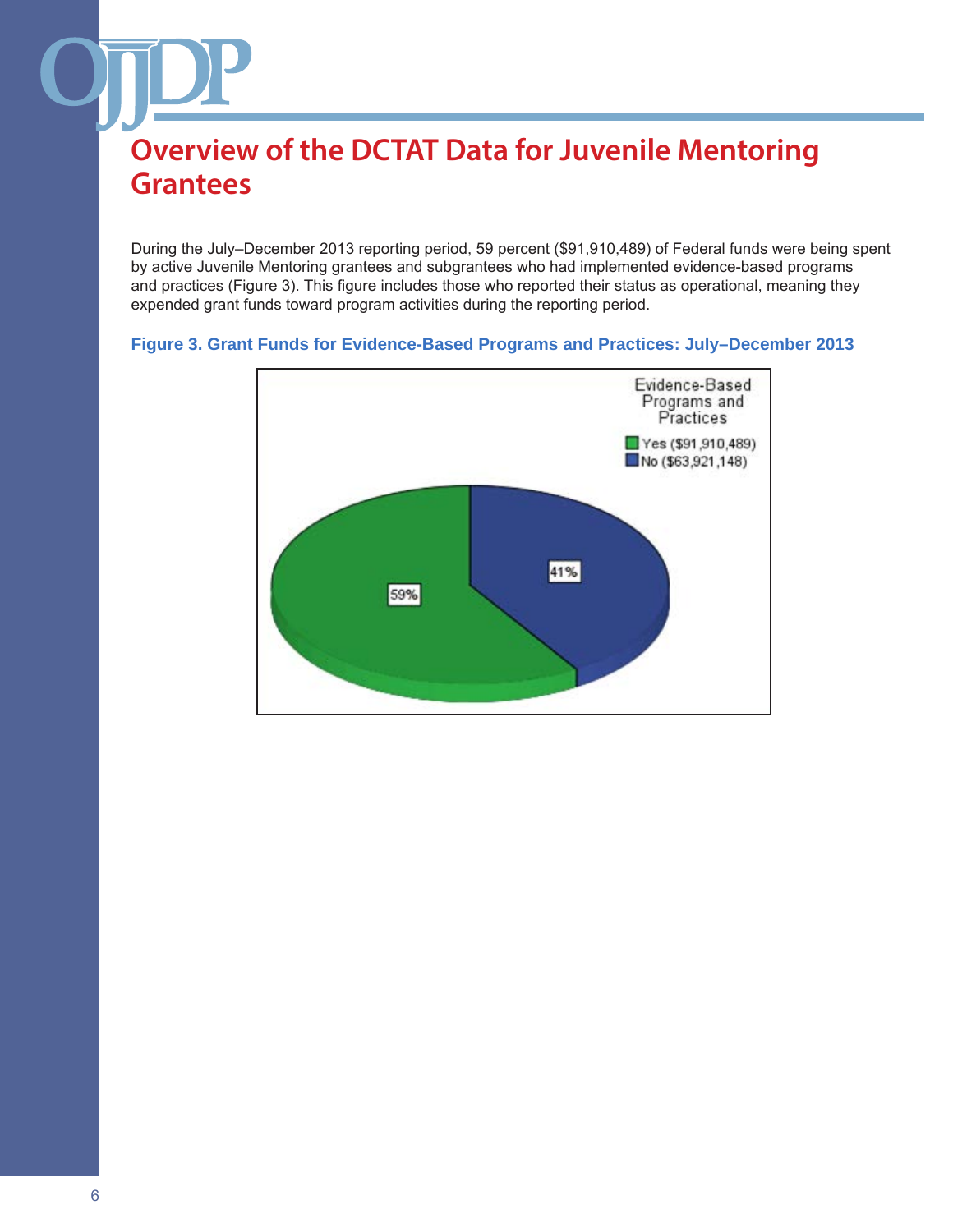The next section presents an aggregate of performance measures data (Table 4). Of the 239,892 youth served by Juvenile Mentoring grantees, 127,227 (53 percent) were served using an evidence-based program or practice. In addition, 89 percent of eligible youth (49,009) exited programs after completing program requirements. Each grantee defines the requirements needed for a youth to complete each program. Sometimes a program cannot be completed in the 6 months represented by the reporting period. For example, in one program, youth have to complete 9 months of mentoring to be considered successful. If a youth exits such a program for any reason before 9 months of mentoring is complete, he or she is considered unsuccessful. The lack of a shorter-term definition for program completion therefore decreases the overall program completion rate.

Performance measures about the program mentors were also collected. During the reporting period, 25,258 new program mentors were recruited. Of the 24,774 mentors who began training, 23,229 (94 percent) successfully completed it. Moreover, 68 percent of mentors reported that they had increased knowledge of their program area. Of the 56,617 mentors in the program during the reporting period, 48,511 (86 percent) remained active mentors.

Collaboration with active partners also helps mentoring programs succeed, and 6,743 programs reported having such partners during the reporting period.

| <b>Performance Measure</b>                                             | <b>Youth or Mentors</b>     |                                                     |                |
|------------------------------------------------------------------------|-----------------------------|-----------------------------------------------------|----------------|
| Program youth served <sup>2</sup>                                      | 239,892                     |                                                     |                |
| Program youth served using<br>an evidence-based program or<br>practice | 127,227                     |                                                     |                |
| Program mentors recruited                                              | 25,258                      |                                                     |                |
|                                                                        |                             | <b>Completed</b>                                    | <b>Percent</b> |
| Program youth completing<br>program requirements                       | 54,806                      | 49,009                                              | 89             |
| <b>Mentors successfully</b><br>completing training                     | 24,774                      | 23,229                                              | 94             |
| Mentors trained who have<br>increased knowledge of<br>program area     | 37,987                      | 25,749                                              | 68             |
|                                                                        |                             | <b>Active</b>                                       | <b>Percent</b> |
| Mentor retention rate                                                  | 56,617 mentors              | 48,511 active mentors                               | 86             |
| Mentoring programs with<br>active partners                             | 6,300 mentoring<br>programs | 6,743 mentoring<br>programs with active<br>partners | N/A            |

#### **Table 4. Performance Measures for Youth or Mentors: July–December 2013**

<sup>2</sup> The data reported to OJJDP have undergone system-level validation and verification checks. OJJDP also conducts reviews of the aggregate data findings and grantee-level data reports for obvious errors or inconsistencies. A formal data validation and verification process will be implemented in this program during 2014.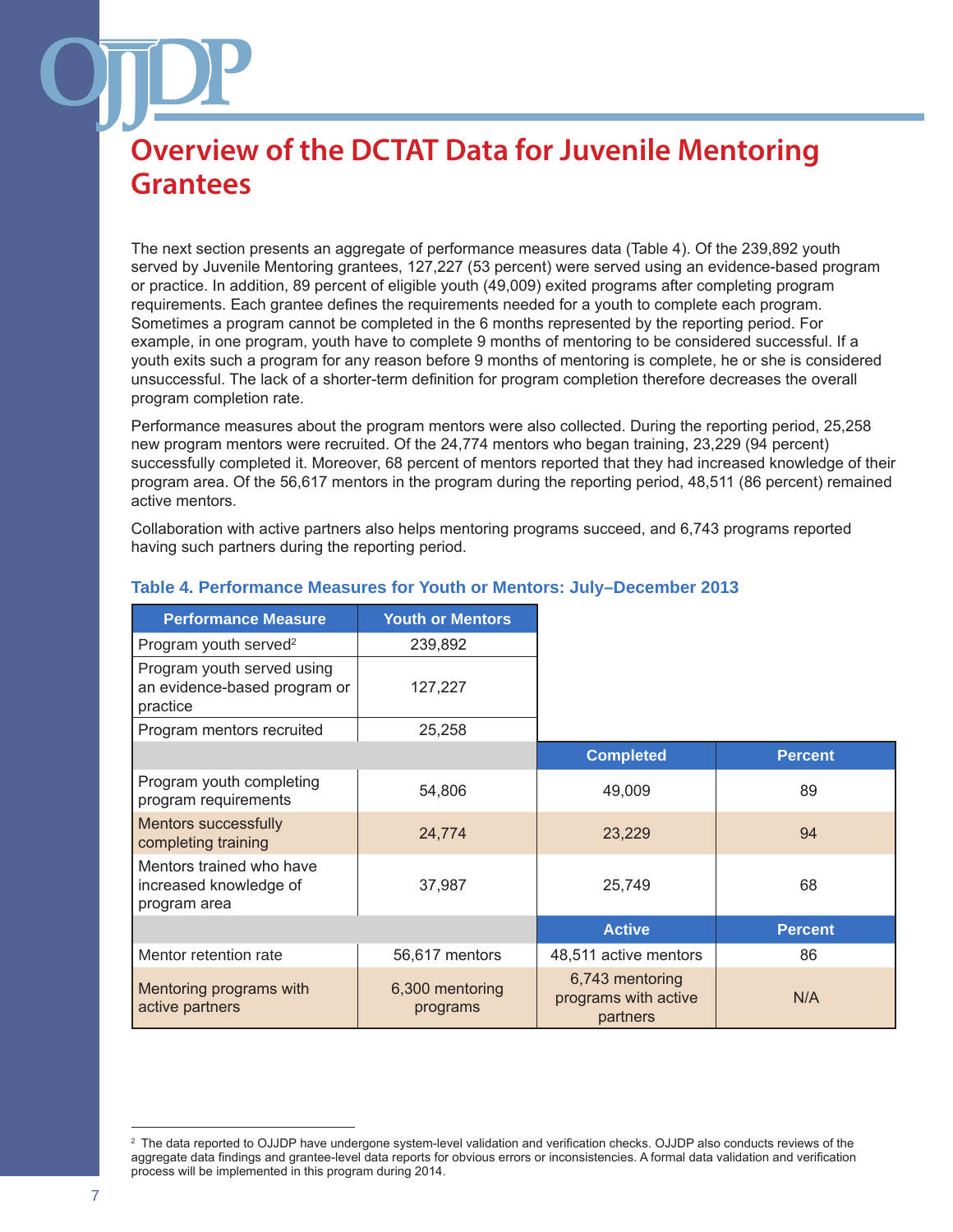Tables 5 and 6 break down the data on offending levels among the program youth served. About 1 percent of youth tracked had an arrest or delinquent offense while in the program, compared with 12 percent who committed an offense 6–12 months after exiting the program. The mentor retention rate for these programs is high—86 percent—which is a likely contributor to a program's overall success, as defined by low rates of both offending and reoffending.

### **Table 5. Performance Measures, Short-Term Offending Data: July–December 2013**

| <b>Performance Measure</b>                                         | <b>Data</b>        |
|--------------------------------------------------------------------|--------------------|
| Program youth tracked for delinquent offenses (short-term outcome) | 62,743             |
| Program youth with an arrest or delinquent offense                 | 403                |
| Program youth committed to juvenile facility                       | 150                |
| Program youth sentenced to adult prison                            |                    |
| Program youth who received another sentence                        | 34                 |
| Percent of program youth who offend                                | 1%<br>(403/62,743) |

### **Table 6. Performance Measures, Long-Term Offending Data for Youth Exiting Programs 6–12 Months Earlier: July–December 2013**

| <b>Performance Measure</b>                                        | <b>Data</b>     |
|-------------------------------------------------------------------|-----------------|
| Program youth tracked for delinquent offenses (long-term outcome) | 375             |
| Program youth with an arrest or delinquent offense                | 45              |
| Program youth committed to juvenile facility                      | 14              |
| Program youth sentenced to adult prison                           | $\overline{0}$  |
| Program youth who received another sentence                       | 9               |
| Percent of program youth who offend                               | 12%<br>(45/375) |

Recidivism levels among the youth served were also low (Tables 7 and 8). Less than 1 percent committed a subsequent new offense while in the program, compared with 13 percent who committed a new offense 6–12 months after exiting the program.

### **Table 7. Performance Measures, Short-Term Recidivism Data: July–December 2013**

| <b>Performance Measure</b>                                             | <b>Data</b>             |
|------------------------------------------------------------------------|-------------------------|
| Program youth tracked for new delinquent offenses (short-term outcome) | 15,585                  |
| Program youth with new arrest or delinquent offense                    | 66                      |
| Program youth recommitted to juvenile facility                         | 29                      |
| Program youth sentenced to adult prison                                | 0                       |
| Program youth who received another sentence                            | 4                       |
| Percent of program youth who reoffend                                  | $< 1\%$<br>(66/15, 585) |